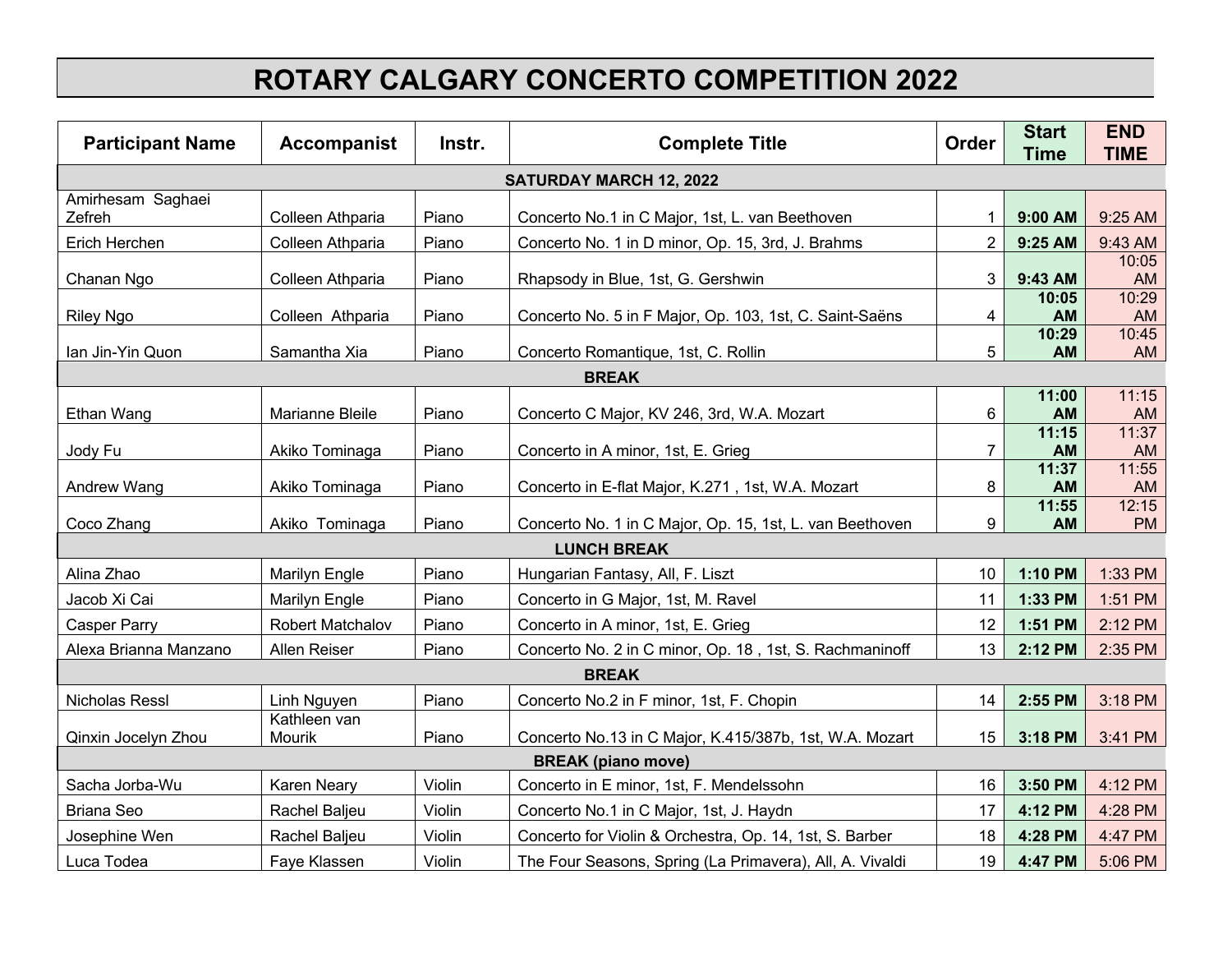| <b>Participant Name</b>                                                                    | <b>Accompanist</b>        | Instr.                | <b>Complete Title</b>                                        | <b>Order</b> | <b>Start</b><br><b>Time</b> | <b>END</b><br><b>TIME</b> |  |  |
|--------------------------------------------------------------------------------------------|---------------------------|-----------------------|--------------------------------------------------------------|--------------|-----------------------------|---------------------------|--|--|
| Chantelle Xu                                                                               | Rhoda Chamma              | Double<br><b>Bass</b> | Concerto for Double Bass No.2 in B Minor, 1st, G. Bottesini  | 20           | 5:06 PM                     | 5:20 PM                   |  |  |
| Maya Brideaux                                                                              | Rachel Baljeu             | Violin                | Concerto No. 2 in D Major, K.211, 1st, W.A. Mozart           | 21           | 5:20 PM                     | 5:36 PM                   |  |  |
| Bowen Li                                                                                   | Ting Feng                 | Violin                | Concerto for Violin & Orchestra, Op. 14, 1st, S. Barber      | 22           | 5:36 PM                     | 5:56 PM                   |  |  |
| SUNDAY MARCH 13, 2022                                                                      |                           |                       |                                                              |              |                             |                           |  |  |
| Ruozhuo Liang                                                                              | Katherine Kim             | Violin                | Concerto in E minor, Op. 64, 1st, F. Mendelssohn             | 23           | 9:00 AM                     | 9:20 AM                   |  |  |
| <b>Benjamin Linton</b>                                                                     | <b>Katherine Kim</b>      | Violin                | Concerto No. 1 in G minor Op. 26, 3rd, M. Bruch              | 24           | 9:20 AM                     | 9:36 AM                   |  |  |
| Isabella Duque Moreno                                                                      | Katherine Kim             | Violin                | Symphonie Espagnole, 1st, E. Lalo                            | 25           | 9:36 AM                     | 9:52 AM                   |  |  |
| Ana Gonzalez                                                                               | <b>Ariel Gonzalez</b>     | Violin                | Concerto No. 1 in G minor Op. 26, 1st, M. Bruch              | 26           | 9:52 AM                     | 10:08<br>AM               |  |  |
| Julia Fielden                                                                              | TO BE<br><b>CONFIRMED</b> | Violin                | Chaconne, 1st, T.A. Vitali                                   | 27           | 10:08<br><b>AM</b>          | 10:26<br>AM               |  |  |
|                                                                                            |                           | Double                |                                                              |              | 10:26                       | 10:40                     |  |  |
| <b>Mekah Dumsky</b>                                                                        | Katherine Kim             | <b>Bass</b>           | Concerto, Op.3, 1st, S. Koussevitzky                         | 28           | <b>AM</b>                   | AM                        |  |  |
| <b>BREAK</b>                                                                               |                           |                       |                                                              |              |                             |                           |  |  |
| Chanan Ngo                                                                                 | Katherine Kim             | Violin                | Concerto in D minor, Op. 46, 1st, A. Khachaturian            | 29           | 11:00<br><b>AM</b>          | 11:23<br><b>AM</b>        |  |  |
|                                                                                            |                           |                       |                                                              |              | 11:23                       | 11:40                     |  |  |
| Robert Mulchrone                                                                           | Katherine Kim             | Violin                | Concerto No. 1 in G minor Op. 26, 3rd, M. Bruch              | 30           | <b>AM</b>                   | <b>AM</b>                 |  |  |
| Daniela Garcia                                                                             | Katherine Kim             | Violin                | Conerto Op. 14, 1st, S. Barber                               | 31           | 11:40<br><b>AM</b>          | 11:58<br><b>AM</b>        |  |  |
|                                                                                            | Katherine Kim             | Double                |                                                              | 32           | 11:58                       | 12:11<br><b>PM</b>        |  |  |
| Aiden O'Grady<br>Concerto, 3rd, E. Nanny<br><b>Bass</b><br><b>AM</b><br><b>LUNCH BREAK</b> |                           |                       |                                                              |              |                             |                           |  |  |
| <b>Matthew Craig</b>                                                                       | Kathy Dornian             | Cello                 | Variations on a Rococo Theme, All, P.I. Tchaikovsky          | 33           | 1:00 PM                     | 1:28 PM                   |  |  |
| Jinghui Bai                                                                                | Kathy Dornian             | Flute                 | Concerto in E minor, 1st, F. Benda                           | 34           | 1:28 PM                     | 1:45 PM                   |  |  |
| Selen Nsabiyeze                                                                            | Antonina Cox              | Violin                | Concerto No. 1 in G minor Op. 26, 1st, M. Bruch              | 35           | 1:45 PM                     | 2:03 PM                   |  |  |
| Teaghan Krahn                                                                              | <b>Karen Neary</b>        | Cello                 | Concerto in C Major, Hob. VII, n.1, 1st, J. Haydn            | 36           | 2:03 PM                     | 2:18 PM                   |  |  |
| <b>BREAK</b>                                                                               |                           |                       |                                                              |              |                             |                           |  |  |
| Audrey Lee                                                                                 | Karen Neary               | Violin                | Concerto in C Major, 1st, D. Kabalevsky                      | 37           | 2:25 PM                     | 2:39 PM                   |  |  |
| Serafina Oliva                                                                             | Anita Oliva               | Violin                | Concerto No. 1 in G minor Op. 26, 3rd, M. Bruch              | 38           | 2:39 PM                     | 2:55 PM                   |  |  |
| Jeanne Ye                                                                                  | Faye White                | Violin                | Concerto No.2 in G minor (L'estate), RV 315, All, A. Vivaldi | 39           | 2:55 PM                     | 3:14 PM                   |  |  |
| <b>BREAK (piano move)</b>                                                                  |                           |                       |                                                              |              |                             |                           |  |  |
| Charlotte Giraudeau                                                                        | Kathy Dornian             | Piano                 | Concerto No. 23 in A Major, K488, 1st, W.A. Mozart           | 40           | 3:25 PM                     | 3:46 PM                   |  |  |
| Ann Qian                                                                                   | Kathy Dornian             | Piano                 | Concerto No. 3 in C minor, Op. 37, 1st, L. van Beethoven     | 41           | 3:46 PM                     | 4:10 PM                   |  |  |